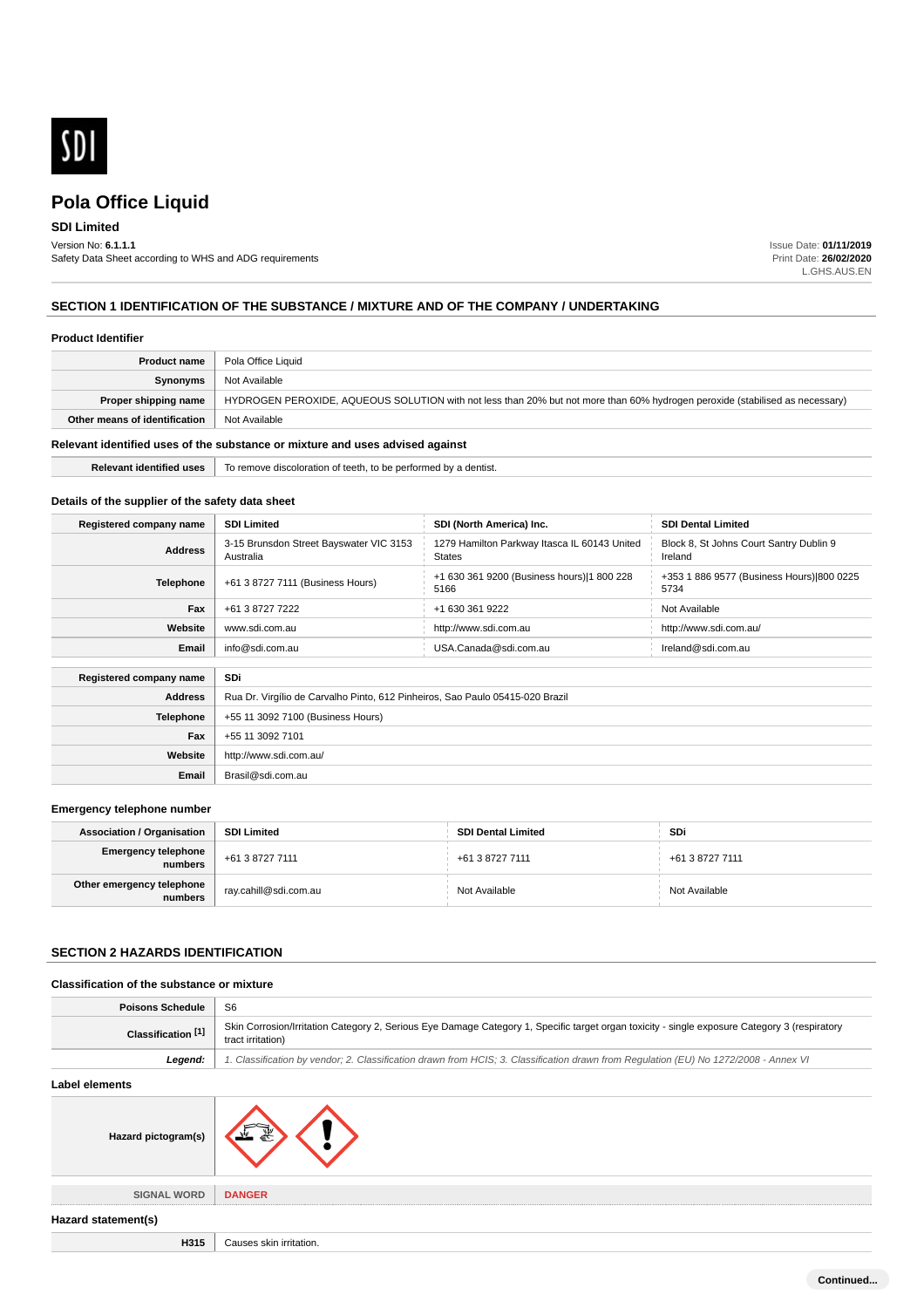| H318                                         | Causes serious eye damage.                                                 |
|----------------------------------------------|----------------------------------------------------------------------------|
| H335                                         | May cause respiratory irritation.                                          |
| <b>Precautionary statement(s) Prevention</b> |                                                                            |
| P271                                         | Use only outdoors or in a well-ventilated area.                            |
| P280                                         | Wear protective gloves/protective clothing/eye protection/face protection. |
| P <sub>261</sub>                             | Avoid breathing mist/vapours/spray.                                        |

#### **Precautionary statement(s) Response**

| P305+P351+P338 | IF IN EYES: Rinse cautiously with water for several minutes. Remove contact lenses, if present and easy to do. Continue rinsing. |
|----------------|----------------------------------------------------------------------------------------------------------------------------------|
| P310           | Immediately call a POISON CENTER or doctor/physician.                                                                            |
| P321           | Specific treatment (see advice on this label).                                                                                   |
| P362           | Take off contaminated clothing and wash before reuse.                                                                            |
| P302+P352      | IF ON SKIN: Wash with plenty of water.                                                                                           |
| P304+P340      | IF INHALED: Remove victim to fresh air and keep at rest in a position comfortable for breathing.                                 |
| P332+P313      | If skin irritation occurs: Get medical advice/attention.                                                                         |

### **Precautionary statement(s) Storage**

| P405      | $+0.5$                                                                                     |
|-----------|--------------------------------------------------------------------------------------------|
| P403+P233 | $^{\circ}$ tore.<br>ancin hatclitnav."<br>Kaan containar<br>* tightly closed.<br>181C<br>. |

#### **Precautionary statement(s) Disposal**

**P501** Dispose of contents/container to authorised hazardous or special waste collection point in accordance with any local regulation.

# **SECTION 3 COMPOSITION / INFORMATION ON INGREDIENTS**

#### **Substances**

See section below for composition of Mixtures

#### **Mixtures**

| S No         | / Inscores | <b>Name</b> |
|--------------|------------|-------------|
| 7700<br>____ | 35         |             |

## **SECTION 4 FIRST AID MEASURES**

| Description of first aid measures |                                                                                                                                                                                                                                                                                                                                                                                                                                                                                                                                                                                   |  |  |
|-----------------------------------|-----------------------------------------------------------------------------------------------------------------------------------------------------------------------------------------------------------------------------------------------------------------------------------------------------------------------------------------------------------------------------------------------------------------------------------------------------------------------------------------------------------------------------------------------------------------------------------|--|--|
| <b>Eye Contact</b>                | If this product comes in contact with the eyes:<br>Immediately hold eyelids apart and flush the eye continuously with running water.<br>Ensure complete irrigation of the eye by keeping eyelids apart and away from eye and moving the eyelids by occasionally lifting the upper<br>and lower lids.<br>▶ Continue flushing until advised to stop by the Poisons Information Centre or a doctor, or for at least 15 minutes.<br>Transport to hospital or doctor without delay.<br>▶ Removal of contact lenses after an eye injury should only be undertaken by skilled personnel. |  |  |
| <b>Skin Contact</b>               | If skin contact occurs:<br>Inmediately remove all contaminated clothing, including footwear.<br>Flush skin and hair with running water (and soap if available).<br>▶ Seek medical attention in event of irritation.                                                                                                                                                                                                                                                                                                                                                               |  |  |
| Inhalation                        | If fumes or combustion products are inhaled remove from contaminated area.<br>▶ Seek medical attention.                                                                                                                                                                                                                                                                                                                                                                                                                                                                           |  |  |
| Ingestion                         | If swallowed do <b>NOT</b> induce vomiting.<br>► If vomiting occurs, lean patient forward or place on left side (head-down position, if possible) to maintain open airway and prevent aspiration.<br>• Observe the patient carefully.<br>▶ Never give liquid to a person showing signs of being sleepy or with reduced awareness; i.e. becoming unconscious.<br>► Give water to rinse out mouth, then provide liquid slowly and as much as casualty can comfortably drink.<br>Seek medical advice.                                                                                |  |  |

#### **Indication of any immediate medical attention and special treatment needed**

Depending on the degree of exposure, periodic medical examination is indicated. The symptoms of lung oedema often do not manifest until a few hours have passed and they are aggravated by physical effort. Rest and medical observation is therefore essential. Immediate administration of an appropriate spray, by a doctor or a person authorised by him/her should be considered. (ICSC24419/24421

### **SECTION 5 FIREFIGHTING MEASURES**

# **Extinguishing media**

FOR **SMALL FIRE:**

**EXECUTE FLOODING QUANTITIES OF WATER.** 

**DO NOT** use dry chemical, CO2, foam or halogenated-type extinguishers.

FOR **LARGE FIRE**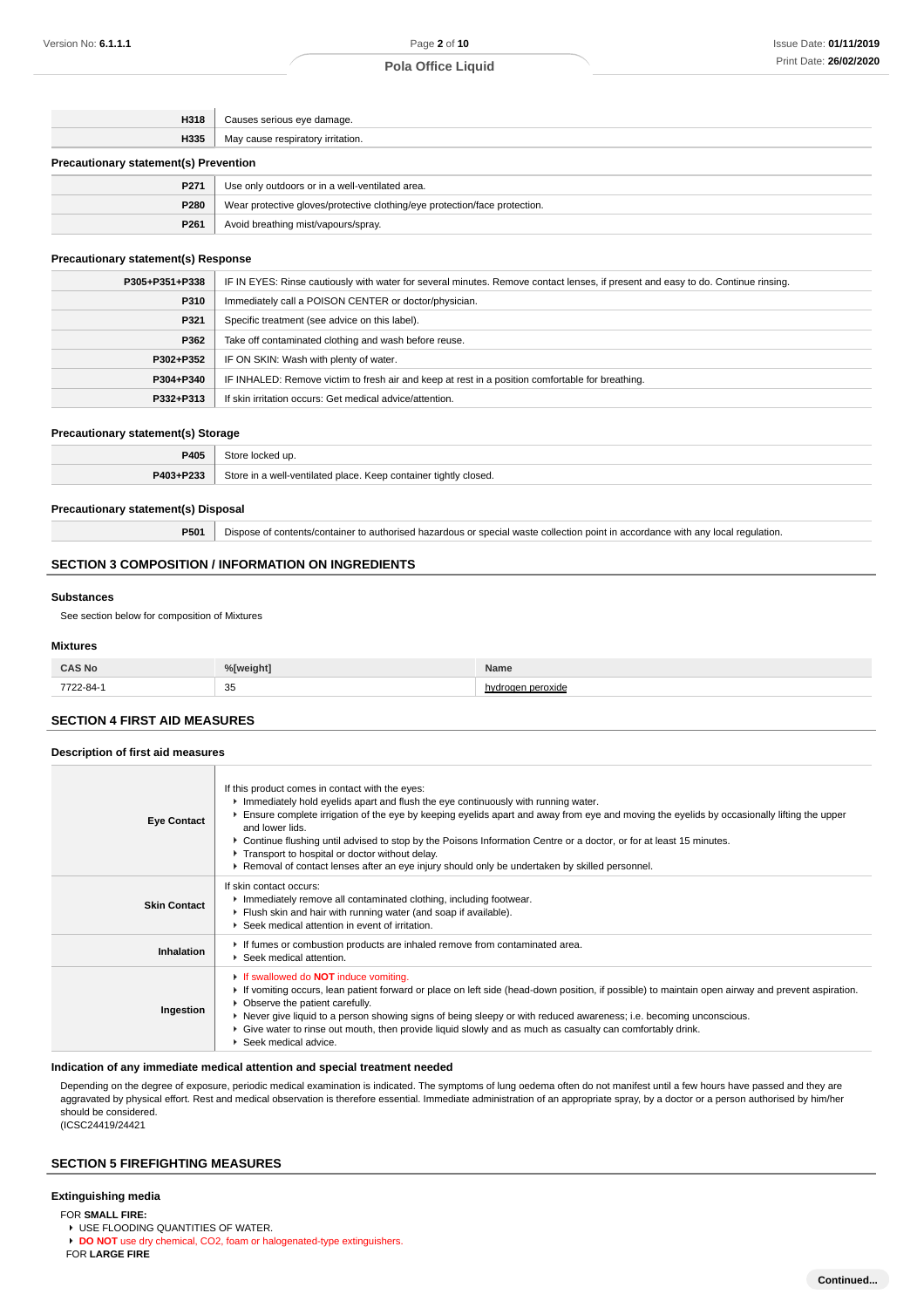$F$  Flood fire area with water from a protected position

# **Special hazards arising from the substrate or mixture**

| <b>Fire Incompatibility</b>    | ► Avoid any contamination of this material as it is very reactive and any contamination is potentially hazardous<br>Reacts vigorously with alkali metals                                                                                                                                                                                                                                                                                                                                                                                                                                                                                                                                                                                                                                                   |
|--------------------------------|------------------------------------------------------------------------------------------------------------------------------------------------------------------------------------------------------------------------------------------------------------------------------------------------------------------------------------------------------------------------------------------------------------------------------------------------------------------------------------------------------------------------------------------------------------------------------------------------------------------------------------------------------------------------------------------------------------------------------------------------------------------------------------------------------------|
| <b>Advice for firefighters</b> |                                                                                                                                                                                                                                                                                                                                                                                                                                                                                                                                                                                                                                                                                                                                                                                                            |
| <b>Fire Fighting</b>           | Alert Fire Brigade and tell them location and nature of hazard.<br>• May be violently or explosively reactive.<br>▶ Wear full body protective clothing with breathing apparatus.<br>▶ Prevent, by any means available, spillage from entering drains or water courses.<br>Fight fire from a safe distance, with adequate cover.<br>Extinguishers should be used only by trained personnel.<br>Use water delivered as a fine spray to control fire and cool adjacent area.<br>DO NOT approach containers suspected to be hot.<br>▶ Cool fire exposed containers with water spray from a protected location.<br>If safe to do so, remove containers from path of fire.<br>If fire gets out of control withdraw personnel and warn against entry.<br>Equipment should be thoroughly decontaminated after use. |
| <b>Fire/Explosion Hazard</b>   | ▶ Will not burn but increases intensity of fire.<br>• May explode from friction, shock, heat or containment.<br>► Heating may cause expansion or decomposition leading to violent rupture of containers.<br>Heat affected containers remain hazardous.<br>▶ Contact with combustibles such as wood, paper, oil or finely divided metal may produce spontaneous combustion or violent decomposition.<br>• May emit irritating, poisonous or corrosive fumes.<br>▶ Combustion/decomposition may produce acrid/toxic fumes of carbon monoxide (CO).<br>Combustion products include:<br>carbon dioxide (CO2)<br>other pyrolysis products typical of burning organic material.<br>sulfur oxides (SOx)                                                                                                           |
| <b>HAZCHEM</b>                 | 2P                                                                                                                                                                                                                                                                                                                                                                                                                                                                                                                                                                                                                                                                                                                                                                                                         |

# **SECTION 6 ACCIDENTAL RELEASE MEASURES**

**Personal precautions, protective equipment and emergency procedures**

See section 8

# **Environmental precautions**

See section 12

# **Methods and material for containment and cleaning up**

| <b>Minor Spills</b> | ▶ Drains for storage or use areas should have retention basins for pH adjustments and dilution of spills before discharge or disposal of<br>material.<br>Check regularly for spills and leaks.<br>Clean up all spills immediately.<br>▶ No smoking, naked lights, ignition sources.<br>▶ Avoid all contact with any organic matter including fuel, solvents, sawdust, paper or cloth and other incompatible materials, as ignition may<br>result.<br>Avoid breathing dust or vapours and all contact with skin and eyes.<br>► Control personal contact with the substance, by using protective equipment.<br>Contain and absorb spill with dry sand, earth, inert material or vermiculite.<br>DO NOT use sawdust as fire may result.<br>Scoop up solid residues and seal in labelled drums for disposal.<br>• Neutralise/decontaminate area.                                                                                                                                                                                                                                                                                                   |
|---------------------|------------------------------------------------------------------------------------------------------------------------------------------------------------------------------------------------------------------------------------------------------------------------------------------------------------------------------------------------------------------------------------------------------------------------------------------------------------------------------------------------------------------------------------------------------------------------------------------------------------------------------------------------------------------------------------------------------------------------------------------------------------------------------------------------------------------------------------------------------------------------------------------------------------------------------------------------------------------------------------------------------------------------------------------------------------------------------------------------------------------------------------------------|
| <b>Major Spills</b> | Clear area of personnel and move upwind.<br>Alert Fire Brigade and tell them location and nature of hazard.<br>• May be violently or explosively reactive.<br>▶ Wear full body protective clothing with breathing apparatus.<br>Prevent, by any means available, spillage from entering drains or water course.<br>Consider evacuation (or protect in place).<br>▶ No smoking, flames or ignition sources.<br>$\blacktriangleright$ Increase ventilation.<br>Contain spill with sand, earth or other clean, inert materials.<br>IN <b>NEVER</b> use organic absorbents such as sawdust, paper, cloth; as fire may result.<br>Avoid any contamination by organic matter.<br>Use spark-free and explosion-proof equipment.<br>► Collect any recoverable product into labelled containers for possible recycling.<br>DO NOT mix fresh with recovered material.<br>Collect residues and seal in labelled drums for disposal.<br>▶ Wash area and prevent runoff into drains.<br>Decontaminate equipment and launder all protective clothing before storage and re-use.<br>If contamination of drains or waterways occurs advise emergency services. |

Personal Protective Equipment advice is contained in Section 8 of the SDS.

# **SECTION 7 HANDLING AND STORAGE**

## **Precautions for safe handling**

| Safe handling | Avoid all persona |
|---------------|-------------------|
|               | ▶ Wear protective |

| Avoid all personal contact, including inhalation.<br>Wear protective clothing when risk of overexposure occurs. |           |
|-----------------------------------------------------------------------------------------------------------------|-----------|
|                                                                                                                 | Continued |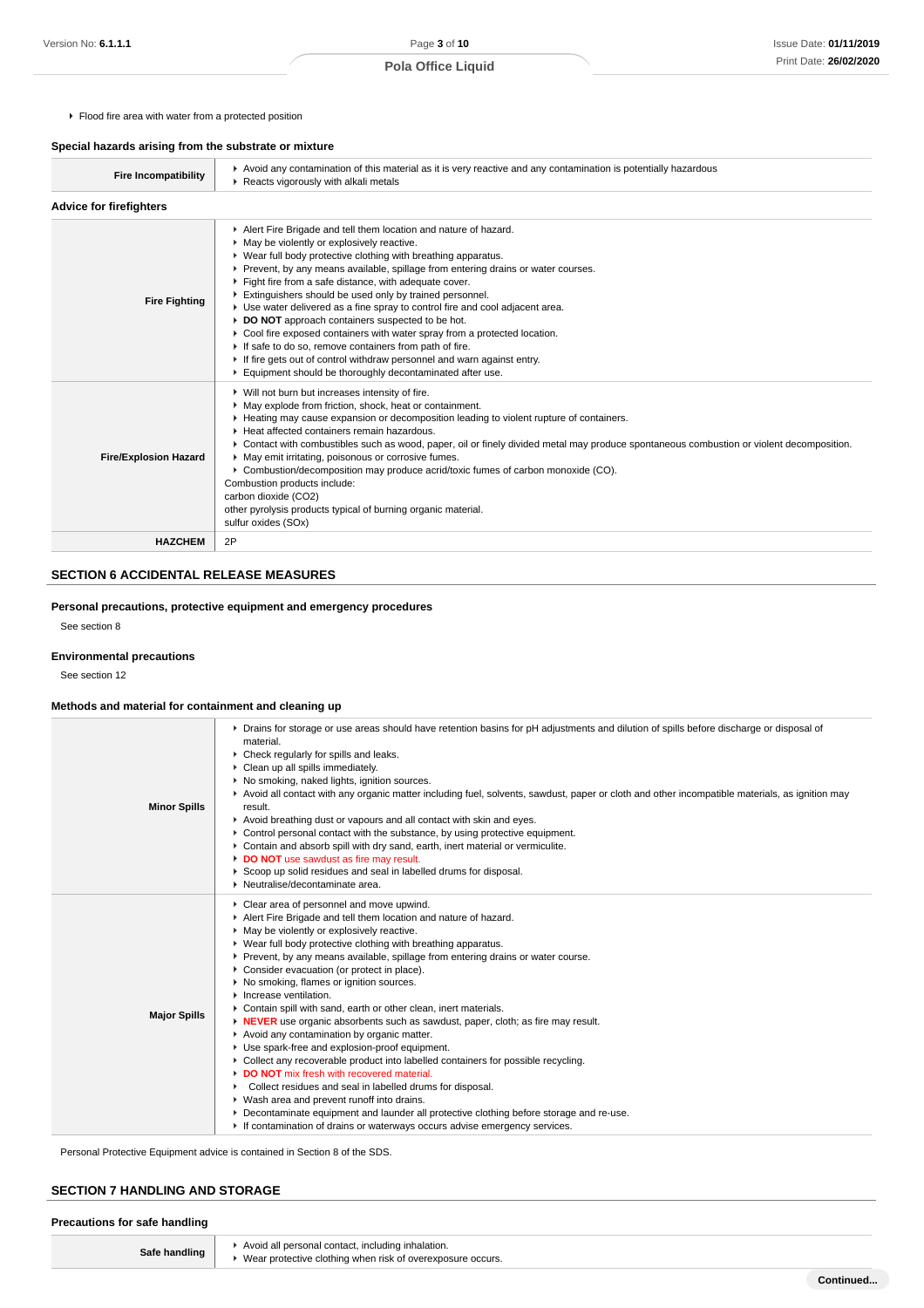|                          | ▶ Use in a well-ventilated area.                                                                                 |
|--------------------------|------------------------------------------------------------------------------------------------------------------|
|                          | Prevent concentration in hollows and sumps.                                                                      |
|                          | DO NOT enter confined spaces until atmosphere has been checked.                                                  |
|                          | Avoid smoking, naked lights or ignition sources.                                                                 |
|                          | Avoid generation of static electricity.                                                                          |
|                          | DO NOT use plastic buckets.                                                                                      |
|                          | Earth all lines and equipment.                                                                                   |
|                          | Use spark-free tools when handling.                                                                              |
|                          | Avoid contact with incompatible materials.                                                                       |
|                          | V When handling, DO NOT eat, drink or smoke.                                                                     |
|                          | ▶ Keep containers securely sealed when not in use.                                                               |
|                          | Avoid physical damage to containers.                                                                             |
|                          | Always wash hands with soap and water after handling.                                                            |
|                          | ▶ Work clothes should be laundered separately.                                                                   |
|                          | Use good occupational work practice.                                                                             |
|                          | ▶ Observe manufacturer's storage and handling recommendations contained within this SDS.                         |
|                          | Atmosphere should be regularly checked against established exposure standards to ensure safe working conditions. |
|                          | Store between 2 and 8 deg C.                                                                                     |
| <b>Other information</b> | Do not store in direct sunlight.                                                                                 |
|                          | Store in a dry and well ventilated-area, away from heat and sunlight.                                            |

# **Conditions for safe storage, including any incompatibilities**

| Suitable container      | . Use containers supplied by manufacturer only.<br><b>DO NOT repack.</b> |
|-------------------------|--------------------------------------------------------------------------|
| Storage incompatibility | Avoid strong acids, bases.                                               |

# **SECTION 8 EXPOSURE CONTROLS / PERSONAL PROTECTION**

# **Control parameters**

# **OCCUPATIONAL EXPOSURE LIMITS (OEL)**

# **INGREDIENT DATA**

| Source                                          |                        | terial name | <b>TWA</b><br>. | <b>CTL</b>    | Peak                 | <b>Notes</b> |
|-------------------------------------------------|------------------------|-------------|-----------------|---------------|----------------------|--------------|
| Standards<br>Australia <sup>⊏</sup><br>Exposure | ı peroxide<br>hydrogen | peroxide    | ™ma/m3<br>opm b | Not Available | Available<br>$N - 1$ | Available    |

# **EMERGENCY LIMITS**

| Ingredient                         | <b>Material name</b> | TEEL-1              | TEEL-2        | TEEL-3        |
|------------------------------------|----------------------|---------------------|---------------|---------------|
| hydrogen peroxide                  | Hydrogen peroxide    | Not Available       | Not Available | Not Available |
| <b>Original IDLH</b><br>Ingredient |                      | <b>Revised IDLH</b> |               |               |
| hydrogen peroxide                  | 75 ppm               |                     | Not Available |               |

## **MATERIAL DATA**

# **Exposure controls**

|          | Engineering controls are used to remove a hazard or place a barrier between the worker and the hazard. Well-designed engineering controls can<br>be highly effective in protecting workers and will typically be independent of worker interactions to provide this high level of protection.<br>The basic types of engineering controls are:<br>Process controls which involve changing the way a job activity or process is done to reduce the risk.<br>Enclosure and/or isolation of emission source which keeps a selected hazard "physically" away from the worker and ventilation that strategically<br>"adds" and "removes" air in the work environment. Ventilation can remove or dilute an air contaminant if designed properly. The design of a<br>ventilation system must match the particular process and chemical or contaminant in use.<br>Employers may need to use multiple types of controls to prevent employee overexposure.<br>Local exhaust ventilation usually required. If risk of overexposure exists, wear approved respirator. Correct fit is essential to obtain adequate<br>protection. Supplied-air type respirator may be required in special circumstances. Correct fit is essential to ensure adequate protection.<br>An approved self contained breathing apparatus (SCBA) may be required in some situations.<br>Provide adequate ventilation in warehouse or closed storage area. Air contaminants generated in the workplace possess varying "escape"<br>velocities which, in turn, determine the "capture velocities" of fresh circulating air required to effectively remove the contaminant. |                                     |                                     |  |
|----------|-------------------------------------------------------------------------------------------------------------------------------------------------------------------------------------------------------------------------------------------------------------------------------------------------------------------------------------------------------------------------------------------------------------------------------------------------------------------------------------------------------------------------------------------------------------------------------------------------------------------------------------------------------------------------------------------------------------------------------------------------------------------------------------------------------------------------------------------------------------------------------------------------------------------------------------------------------------------------------------------------------------------------------------------------------------------------------------------------------------------------------------------------------------------------------------------------------------------------------------------------------------------------------------------------------------------------------------------------------------------------------------------------------------------------------------------------------------------------------------------------------------------------------------------------------------------------------------------------------------------------------------|-------------------------------------|-------------------------------------|--|
|          | Type of Contaminant:                                                                                                                                                                                                                                                                                                                                                                                                                                                                                                                                                                                                                                                                                                                                                                                                                                                                                                                                                                                                                                                                                                                                                                                                                                                                                                                                                                                                                                                                                                                                                                                                                |                                     | Air Speed:                          |  |
|          | solvent, vapours, degreasing etc., evaporating from tank (in still air).                                                                                                                                                                                                                                                                                                                                                                                                                                                                                                                                                                                                                                                                                                                                                                                                                                                                                                                                                                                                                                                                                                                                                                                                                                                                                                                                                                                                                                                                                                                                                            | $0.25 - 0.5$ m/s<br>(50-100 f/min.) |                                     |  |
| controls | Appropriate engineering<br>aerosols, fumes from pouring operations, intermittent container filling, low speed conveyer transfers, welding, spray<br>drift, plating acid fumes, pickling (released at low velocity into zone of active generation)                                                                                                                                                                                                                                                                                                                                                                                                                                                                                                                                                                                                                                                                                                                                                                                                                                                                                                                                                                                                                                                                                                                                                                                                                                                                                                                                                                                   |                                     |                                     |  |
|          | direct spray, spray painting in shallow booths, drum filling, conveyer loading, crusher dusts, gas discharge (active<br>1-2.5 m/s (200-500<br>generation into zone of rapid air motion)<br>$f/min.$ )                                                                                                                                                                                                                                                                                                                                                                                                                                                                                                                                                                                                                                                                                                                                                                                                                                                                                                                                                                                                                                                                                                                                                                                                                                                                                                                                                                                                                               |                                     |                                     |  |
|          | grinding, abrasive blasting, tumbling, high speed wheel generated dusts (released at high initial velocity into zone of<br>very high rapid air motion).                                                                                                                                                                                                                                                                                                                                                                                                                                                                                                                                                                                                                                                                                                                                                                                                                                                                                                                                                                                                                                                                                                                                                                                                                                                                                                                                                                                                                                                                             |                                     | $2.5 - 10$ m/s<br>(500-2000 f/min.) |  |
|          | Within each range the appropriate value depends on:                                                                                                                                                                                                                                                                                                                                                                                                                                                                                                                                                                                                                                                                                                                                                                                                                                                                                                                                                                                                                                                                                                                                                                                                                                                                                                                                                                                                                                                                                                                                                                                 |                                     |                                     |  |
|          | Lower end of the range                                                                                                                                                                                                                                                                                                                                                                                                                                                                                                                                                                                                                                                                                                                                                                                                                                                                                                                                                                                                                                                                                                                                                                                                                                                                                                                                                                                                                                                                                                                                                                                                              | Upper end of the range              |                                     |  |
|          | 1: Room air currents minimal or favourable to capture                                                                                                                                                                                                                                                                                                                                                                                                                                                                                                                                                                                                                                                                                                                                                                                                                                                                                                                                                                                                                                                                                                                                                                                                                                                                                                                                                                                                                                                                                                                                                                               | 1: Disturbing room air currents     |                                     |  |
|          | 2: Contaminants of low toxicity or of nuisance value only.                                                                                                                                                                                                                                                                                                                                                                                                                                                                                                                                                                                                                                                                                                                                                                                                                                                                                                                                                                                                                                                                                                                                                                                                                                                                                                                                                                                                                                                                                                                                                                          | 2: Contaminants of high toxicity    |                                     |  |
|          | 3: Intermittent, low production.                                                                                                                                                                                                                                                                                                                                                                                                                                                                                                                                                                                                                                                                                                                                                                                                                                                                                                                                                                                                                                                                                                                                                                                                                                                                                                                                                                                                                                                                                                                                                                                                    | 3: High production, heavy use       |                                     |  |
|          | 4: Large hood or large air mass in motion                                                                                                                                                                                                                                                                                                                                                                                                                                                                                                                                                                                                                                                                                                                                                                                                                                                                                                                                                                                                                                                                                                                                                                                                                                                                                                                                                                                                                                                                                                                                                                                           | 4: Small hood-local control only    |                                     |  |
|          | Simple theory shows that air velocity falls rapidly with distance away from the opening of a simple extraction pipe. Velocity generally decreases<br>with the square of distance from the extraction point (in simple cases). Therefore the air speed at the extraction point should be adjusted,                                                                                                                                                                                                                                                                                                                                                                                                                                                                                                                                                                                                                                                                                                                                                                                                                                                                                                                                                                                                                                                                                                                                                                                                                                                                                                                                   |                                     |                                     |  |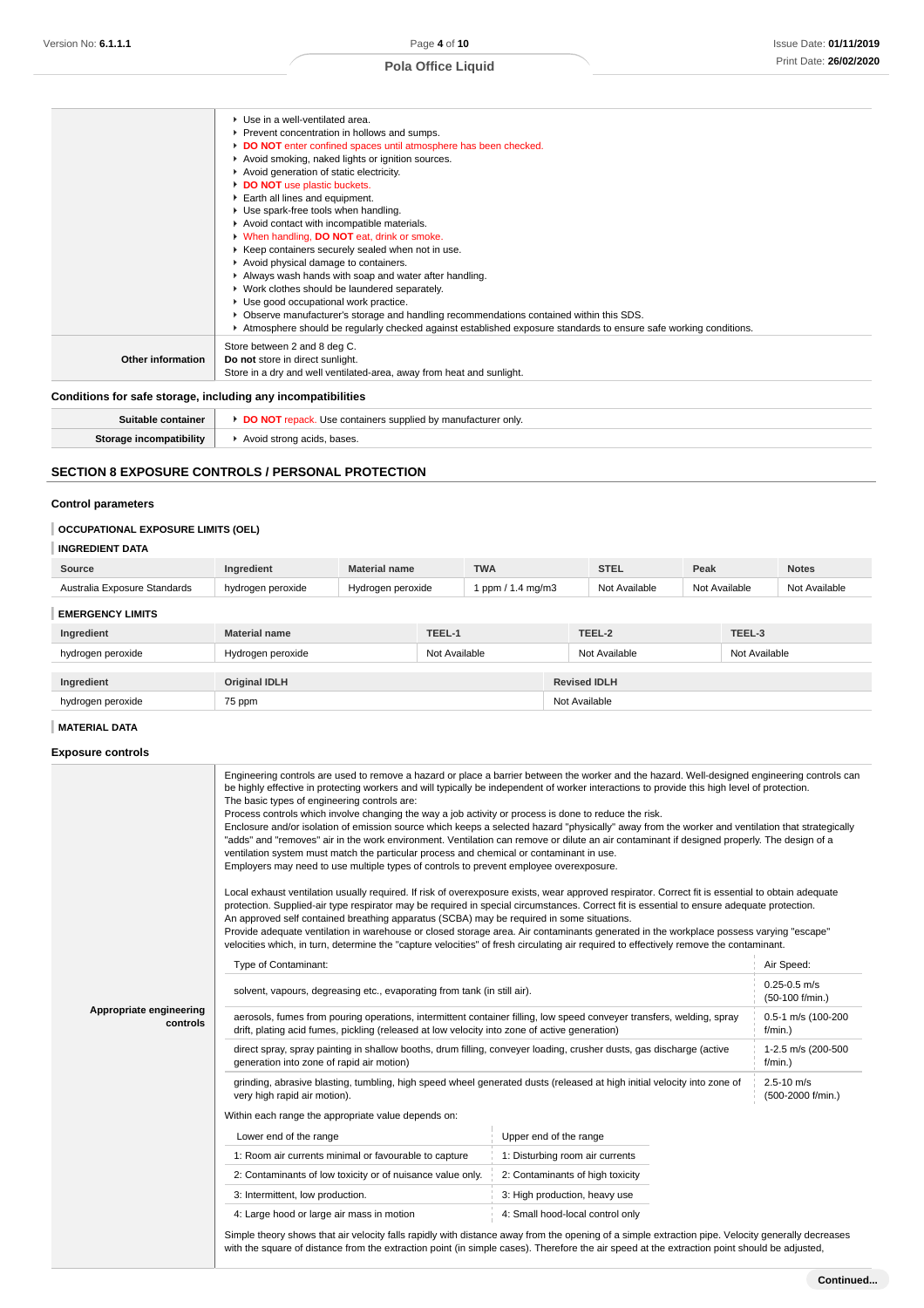|                            | accordingly, after reference to distance from the contaminating source. The air velocity at the extraction fan, for example, should be a minimum of<br>1-2 m/s (200-400 f/min) for extraction of solvents generated in a tank 2 meters distant from the extraction point. Other mechanical considerations,<br>producing performance deficits within the extraction apparatus, make it essential that theoretical air velocities are multiplied by factors of 10 or<br>more when extraction systems are installed or used.                                                                                                                                                                                                                                                                                                                                                                                                                                                                                                                                      |  |
|----------------------------|----------------------------------------------------------------------------------------------------------------------------------------------------------------------------------------------------------------------------------------------------------------------------------------------------------------------------------------------------------------------------------------------------------------------------------------------------------------------------------------------------------------------------------------------------------------------------------------------------------------------------------------------------------------------------------------------------------------------------------------------------------------------------------------------------------------------------------------------------------------------------------------------------------------------------------------------------------------------------------------------------------------------------------------------------------------|--|
| <b>Personal protection</b> |                                                                                                                                                                                                                                                                                                                                                                                                                                                                                                                                                                                                                                                                                                                                                                                                                                                                                                                                                                                                                                                                |  |
| Eye and face protection    | Safety glasses with side shields.<br>Chemical goggles.<br>Full face shield may be required for supplementary but never for primary protection of eyes<br>• Contact lenses may pose a special hazard; soft contact lenses may absorb and concentrate irritants. A written policy document, describing<br>the wearing of lenses or restrictions on use, should be created for each workplace or task. This should include a review of lens absorption<br>and adsorption for the class of chemicals in use and an account of injury experience. Medical and first-aid personnel should be trained in<br>their removal and suitable equipment should be readily available. In the event of chemical exposure, begin eye irrigation immediately and<br>remove contact lens as soon as practicable. Lens should be removed at the first signs of eye redness or irritation - lens should be removed in<br>a clean environment only after workers have washed hands thoroughly. [CDC NIOSH Current Intelligence Bulletin 59]. [AS/NZS 1336 or<br>national equivalent] |  |
| <b>Skin protection</b>     | See Hand protection below                                                                                                                                                                                                                                                                                                                                                                                                                                                                                                                                                                                                                                                                                                                                                                                                                                                                                                                                                                                                                                      |  |
| Hands/feet protection      | ▶ Wear chemical protective gloves, e.g. PVC.<br>▶ Wear safety footwear or safety gumboots, e.g. Rubber                                                                                                                                                                                                                                                                                                                                                                                                                                                                                                                                                                                                                                                                                                                                                                                                                                                                                                                                                         |  |
| <b>Body protection</b>     | See Other protection below                                                                                                                                                                                                                                                                                                                                                                                                                                                                                                                                                                                                                                                                                                                                                                                                                                                                                                                                                                                                                                     |  |
| Other protection           | • Overalls.<br>PVC Apron.<br>▶ PVC protective suit may be required if exposure severe.<br>▶ Eyewash unit.<br>Ensure there is ready access to a safety shower.                                                                                                                                                                                                                                                                                                                                                                                                                                                                                                                                                                                                                                                                                                                                                                                                                                                                                                  |  |

### **Respiratory protection**

Type B Filter of sufficient capacity. (AS/NZS 1716 & 1715, EN 143:2000 & 149:2001, ANSI Z88 or national equivalent)

Where the concentration of gas/particulates in the breathing zone, approaches or exceeds the "Exposure Standard" (or ES), respiratory protection is required.

Degree of protection varies with both face-piece and Class of filter; the nature of protection varies with Type of filter.

| <b>Required Minimum Protection Factor</b> | <b>Half-Face Respirator</b> | <b>Full-Face Respirator</b> | <b>Powered Air Respirator</b> |
|-------------------------------------------|-----------------------------|-----------------------------|-------------------------------|
| up to $10 \times ES$                      | <b>B-AUS</b>                |                             | B-PAPR-AUS / Class 1          |
| up to $50 \times ES$                      |                             | B-AUS / Class 1             |                               |
| up to $100 \times ES$                     |                             | $B-2$                       | B-PAPR-2 ^                    |

^ - Full-face

A(All classes) = Organic vapours, B AUS or B1 = Acid gasses, B2 = Acid gas or hydrogen cyanide(HCN), B3 = Acid gas or hydrogen cyanide(HCN), E = Sulfur dioxide(SO2), G = Agricultural chemicals, K = Ammonia(NH3), Hg = Mercury, NO = Oxides of nitrogen, MB = Methyl bromide, AX = Low boiling point organic compounds(below 65 degC)

### **SECTION 9 PHYSICAL AND CHEMICAL PROPERTIES**

### **Information on basic physical and chemical properties**

| Appearance                                      | Clear, colourless liquid; mixes with water. |                                            |               |
|-------------------------------------------------|---------------------------------------------|--------------------------------------------|---------------|
|                                                 |                                             |                                            |               |
| <b>Physical state</b>                           | Liquid                                      | Relative density (Water = 1)               | 1.13          |
| Odour                                           | Not Available                               | Partition coefficient n-octanol<br>/ water | Not Available |
| <b>Odour threshold</b>                          | Not Available                               | Auto-ignition temperature (°C)             | Not Available |
| pH (as supplied)                                | Not Available                               | Decomposition temperature                  | Not Available |
| Melting point / freezing point<br>(°C)          | Not Available                               | Viscosity (cSt)                            | Not Available |
| Initial boiling point and boiling<br>range (°C) | Not Available                               | Molecular weight (g/mol)                   | Not Available |
| Flash point (°C)                                | Not Available                               | <b>Taste</b>                               | Not Available |
| <b>Evaporation rate</b>                         | Not Available                               | <b>Explosive properties</b>                | Not Available |
| <b>Flammability</b>                             | Not Available                               | <b>Oxidising properties</b>                | Not Available |
| Upper Explosive Limit (%)                       | Not Available                               | Surface Tension (dyn/cm or<br>$mN/m$ )     | Not Available |
| Lower Explosive Limit (%)                       | Not Available                               | <b>Volatile Component (%vol)</b>           | Not Available |
| Vapour pressure (kPa)                           | Not Available                               | Gas group                                  | Not Available |
| Solubility in water                             | Miscible                                    | pH as a solution (1%)                      | Not Available |
| Vapour density (Air = 1)                        | Not Available                               | VOC g/L                                    | Not Available |

### **SECTION 10 STABILITY AND REACTIVITY**

**Reactivity** See section 7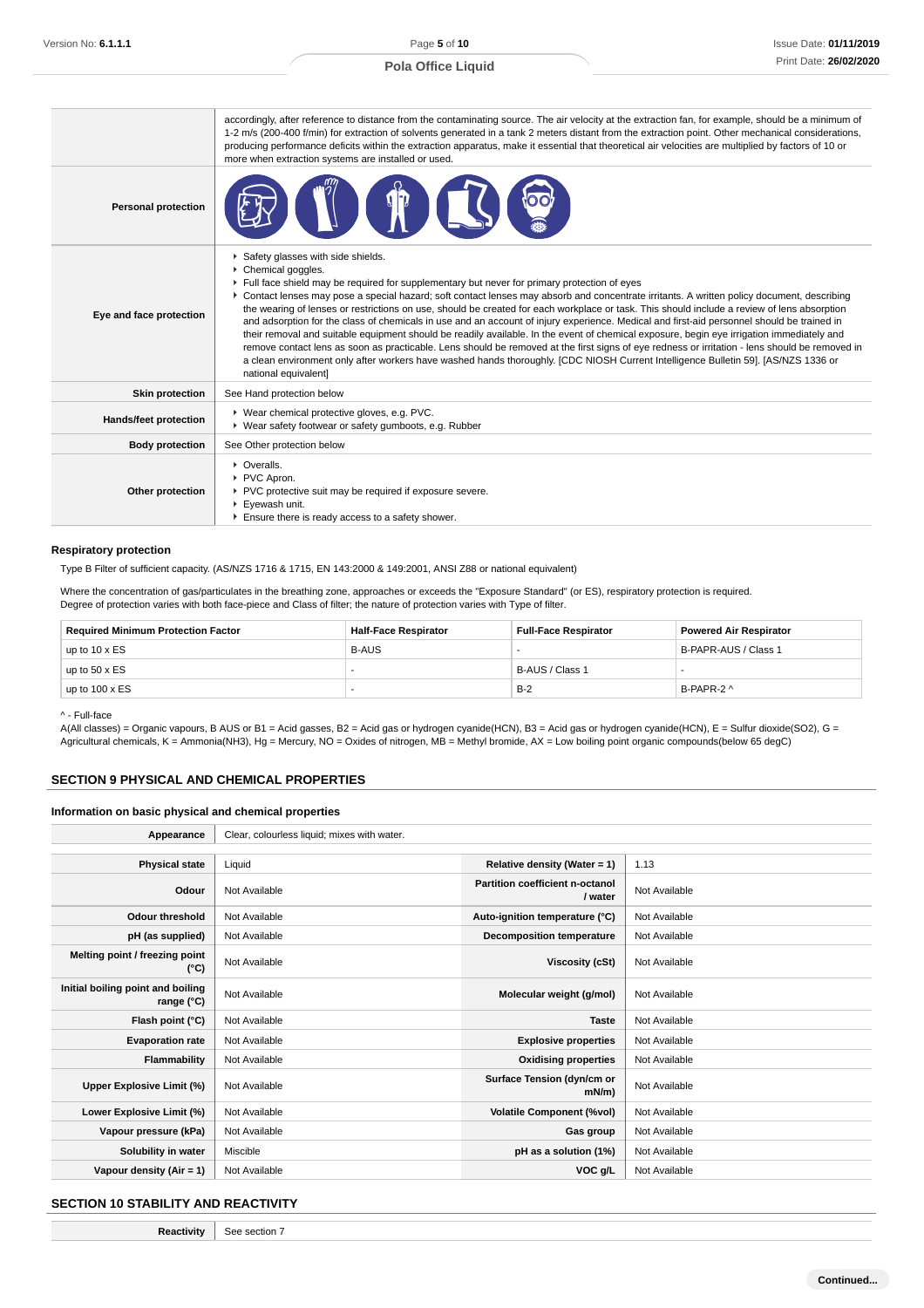| <b>Chemical stability</b>                  | • Unstable in the presence of incompatible materials.<br>Product is considered stable under normal handling conditions.<br>▶ Prolonged exposure to heat.<br>Hazardous polymerisation will not occur. |
|--------------------------------------------|------------------------------------------------------------------------------------------------------------------------------------------------------------------------------------------------------|
| Possibility of hazardous<br>reactions      | See section 7                                                                                                                                                                                        |
| <b>Conditions to avoid</b>                 | See section 7                                                                                                                                                                                        |
| Incompatible materials                     | See section 7                                                                                                                                                                                        |
| <b>Hazardous decomposition</b><br>products | See section 5                                                                                                                                                                                        |

# **SECTION 11 TOXICOLOGICAL INFORMATION**

# **Information on toxicological effects**

| Evidence shows, or practical experience predicts, that the material produces irritation of the respiratory system, in a substantial number of<br>individuals, following inhalation. In contrast to most organs, the lung is able to respond to a chemical insult by first removing or neutralising the<br>irritant and then repairing the damage. The repair process, which initially evolved to protect mammalian lungs from foreign matter and antigens,<br>may however, produce further lung damage resulting in the impairment of gas exchange, the primary function of the lungs. Respiratory tract<br>irritation often results in an inflammatory response involving the recruitment and activation of many cell types, mainly derived from the vascular<br>system.<br>Inhaled<br>Inhalation of quantities of liquid mist may be extremely hazardous, even lethal due to spasm, extreme irritation of larynx and bronchi, chemical<br>pneumonitis and pulmonary oedema.<br>Inhalation of excessive levels of mist may result in headache, dizziness, vomiting, diarrhoea, irritability, insomnia and in extreme pulmonary<br>oedema. Systemic poisoning due to hydrogen peroxide inhalation may cause tremors and numbness of the extremities, convulsions, pulmonary<br>oedema, coma and shock. Hydrogen peroxide has poor warning properties. High concentrations of the vapour or mist are likely to cause extreme<br>irritation of the nose and chest, cough, discomfort, shortness of breath, and inflammation of the nose and throat. |                                                                                                                                                                                                                                                                                                                                                                                                                                                                                                                                                                                                                                                                                                                                                                                                                                                                                                                                                                                                                                                                                                                                                                                                                                                                       |                   |
|---------------------------------------------------------------------------------------------------------------------------------------------------------------------------------------------------------------------------------------------------------------------------------------------------------------------------------------------------------------------------------------------------------------------------------------------------------------------------------------------------------------------------------------------------------------------------------------------------------------------------------------------------------------------------------------------------------------------------------------------------------------------------------------------------------------------------------------------------------------------------------------------------------------------------------------------------------------------------------------------------------------------------------------------------------------------------------------------------------------------------------------------------------------------------------------------------------------------------------------------------------------------------------------------------------------------------------------------------------------------------------------------------------------------------------------------------------------------------------------------------------------------------------------------------|-----------------------------------------------------------------------------------------------------------------------------------------------------------------------------------------------------------------------------------------------------------------------------------------------------------------------------------------------------------------------------------------------------------------------------------------------------------------------------------------------------------------------------------------------------------------------------------------------------------------------------------------------------------------------------------------------------------------------------------------------------------------------------------------------------------------------------------------------------------------------------------------------------------------------------------------------------------------------------------------------------------------------------------------------------------------------------------------------------------------------------------------------------------------------------------------------------------------------------------------------------------------------|-------------------|
| Ingestion                                                                                                                                                                                                                                                                                                                                                                                                                                                                                                                                                                                                                                                                                                                                                                                                                                                                                                                                                                                                                                                                                                                                                                                                                                                                                                                                                                                                                                                                                                                                         | Accidental ingestion of the material may be damaging to the health of the individual.                                                                                                                                                                                                                                                                                                                                                                                                                                                                                                                                                                                                                                                                                                                                                                                                                                                                                                                                                                                                                                                                                                                                                                                 |                   |
| <b>Skin Contact</b>                                                                                                                                                                                                                                                                                                                                                                                                                                                                                                                                                                                                                                                                                                                                                                                                                                                                                                                                                                                                                                                                                                                                                                                                                                                                                                                                                                                                                                                                                                                               | Evidence exists, or practical experience predicts, that the material either produces inflammation of the skin in a substantial number of individuals<br>following direct contact, and/or produces significant inflammation when applied to the healthy intact skin of animals, for up to four hours, such<br>inflammation being present twenty-four hours or more after the end of the exposure period. Skin irritation may also be present after prolonged or<br>repeated exposure; this may result in a form of contact dermatitis (nonallergic). The dermatitis is often characterised by skin redness (erythema)<br>and swelling (oedema) which may progress to blistering (vesiculation), scaling and thickening of the epidermis. At the microscopic level there<br>may be intercellular oedema of the spongy layer of the skin (spongiosis) and intracellular oedema of the epidermis.<br>The material may cause skin irritation after prolonged or repeated exposure and may produce a contact dermatitis (nonallergic). This form of<br>dermatitis is often characterised by skin redness (erythema) and swelling epidermis. Histologically there may be intercellular oedema of the<br>spongy layer (spongiosis) and intracellular oedema of the epidermis. |                   |
| Eye                                                                                                                                                                                                                                                                                                                                                                                                                                                                                                                                                                                                                                                                                                                                                                                                                                                                                                                                                                                                                                                                                                                                                                                                                                                                                                                                                                                                                                                                                                                                               | When applied to the eye(s) of animals, the material produces severe ocular lesions which are present twenty-four hours or more after instillation.                                                                                                                                                                                                                                                                                                                                                                                                                                                                                                                                                                                                                                                                                                                                                                                                                                                                                                                                                                                                                                                                                                                    |                   |
| <b>Chronic</b>                                                                                                                                                                                                                                                                                                                                                                                                                                                                                                                                                                                                                                                                                                                                                                                                                                                                                                                                                                                                                                                                                                                                                                                                                                                                                                                                                                                                                                                                                                                                    | Long-term exposure to respiratory irritants may result in disease of the airways involving difficult breathing and related systemic problems.<br>Limited evidence suggests that repeated or long-term occupational exposure may produce cumulative health effects involving organs or<br>biochemical systems.<br>Repeated or prolonged exposure to corrosives may result in the erosion of teeth, inflammatory and ulcerative changes in the mouth and necrosis<br>(rarely) of the jaw. Bronchial irritation, with cough, and frequent attacks of bronchial pneumonia may ensue. Gastrointestinal disturbances may<br>also occur. Chronic exposures may result in dermatitis and/or conjunctivitis.                                                                                                                                                                                                                                                                                                                                                                                                                                                                                                                                                                   |                   |
| Bala Office Lincold                                                                                                                                                                                                                                                                                                                                                                                                                                                                                                                                                                                                                                                                                                                                                                                                                                                                                                                                                                                                                                                                                                                                                                                                                                                                                                                                                                                                                                                                                                                               | <b>TOXICITY</b>                                                                                                                                                                                                                                                                                                                                                                                                                                                                                                                                                                                                                                                                                                                                                                                                                                                                                                                                                                                                                                                                                                                                                                                                                                                       | <b>IRRITATION</b> |

|                                                                                                                                                                                                                                            | .                                          |                   |
|--------------------------------------------------------------------------------------------------------------------------------------------------------------------------------------------------------------------------------------------|--------------------------------------------|-------------------|
| Pola Office Liquid                                                                                                                                                                                                                         | Not Available                              | Not Available     |
|                                                                                                                                                                                                                                            |                                            |                   |
|                                                                                                                                                                                                                                            | <b>TOXICITY</b>                            | <b>IRRITATION</b> |
|                                                                                                                                                                                                                                            | dermal (rat) LD50: >2000 mg/kg $[2]$       | Not Available     |
| hydrogen peroxide                                                                                                                                                                                                                          | Inhalation (rat) LC50: 2 mg/l/4H $[2]$     |                   |
|                                                                                                                                                                                                                                            | Oral (rat) LD50: >225 mg/kg <sup>[2]</sup> |                   |
| 1. Value obtained from Europe ECHA Registered Substances - Acute toxicity 2.* Value obtained from manufacturer's SDS. Unless otherwise<br>Legend:<br>specified data extracted from RTECS - Register of Toxic Effect of chemical Substances |                                            |                   |

| <b>HYDROGEN PEROXIDE</b> | No significant acute toxicological data identified in literature search.<br>Asthma-like symptoms may continue for months or even years after exposure to the material ceases. This may be due to a non-allergenic<br>condition known as reactive airways dysfunction syndrome (RADS) which can occur following exposure to high levels of highly irritating<br>compound. Key criteria for the diagnosis of RADS include the absence of preceding respiratory disease, in a non-atopic individual, with abrupt<br>onset of persistent asthma-like symptoms within minutes to hours of a documented exposure to the irritant. A reversible airflow pattern, on<br>spirometry, with the presence of moderate to severe bronchial hyperreactivity on methacholine challenge testing and the lack of minimal<br>lymphocytic inflammation, without eosinophilia, have also been included in the criteria for diagnosis of RADS. RADS (or asthma) following an<br>irritating inhalation is an infrequent disorder with rates related to the concentration of and duration of exposure to the irritating substance.<br>Industrial bronchitis, on the other hand, is a disorder that occurs as result of exposure due to high concentrations of irritating substance (often<br>particulate in nature) and is completely reversible after exposure ceases. The disorder is characterised by dyspnea, cough and mucus<br>production.<br>For hydrogen peroxide:<br>Hazard increases with peroxide concentration, high concentrations contain an additive stabiliser. |
|--------------------------|----------------------------------------------------------------------------------------------------------------------------------------------------------------------------------------------------------------------------------------------------------------------------------------------------------------------------------------------------------------------------------------------------------------------------------------------------------------------------------------------------------------------------------------------------------------------------------------------------------------------------------------------------------------------------------------------------------------------------------------------------------------------------------------------------------------------------------------------------------------------------------------------------------------------------------------------------------------------------------------------------------------------------------------------------------------------------------------------------------------------------------------------------------------------------------------------------------------------------------------------------------------------------------------------------------------------------------------------------------------------------------------------------------------------------------------------------------------------------------------------------------------------------------------------------------|
|                          | <b>Pharmacokinetics</b><br>Hydrogen peroxide is a normal product of metabolism. It is readily decomposed by catalase in normal cells. In experimental animals exposed to<br>hydrogen peroxide, target organs affected include the lungs, intestine, thymus, liver, and kidney, suggesting its distribution to those sites.<br>Hydrogen peroxide has been detected in breath.<br>Absorption: Hydrogen peroxide is decomposed in the bowel before absorption. When applied to tissue, solutions of hydrogen peroxide have                                                                                                                                                                                                                                                                                                                                                                                                                                                                                                                                                                                                                                                                                                                                                                                                                                                                                                                                                                                                                                  |
|                          | poor penetrability.                                                                                                                                                                                                                                                                                                                                                                                                                                                                                                                                                                                                                                                                                                                                                                                                                                                                                                                                                                                                                                                                                                                                                                                                                                                                                                                                                                                                                                                                                                                                      |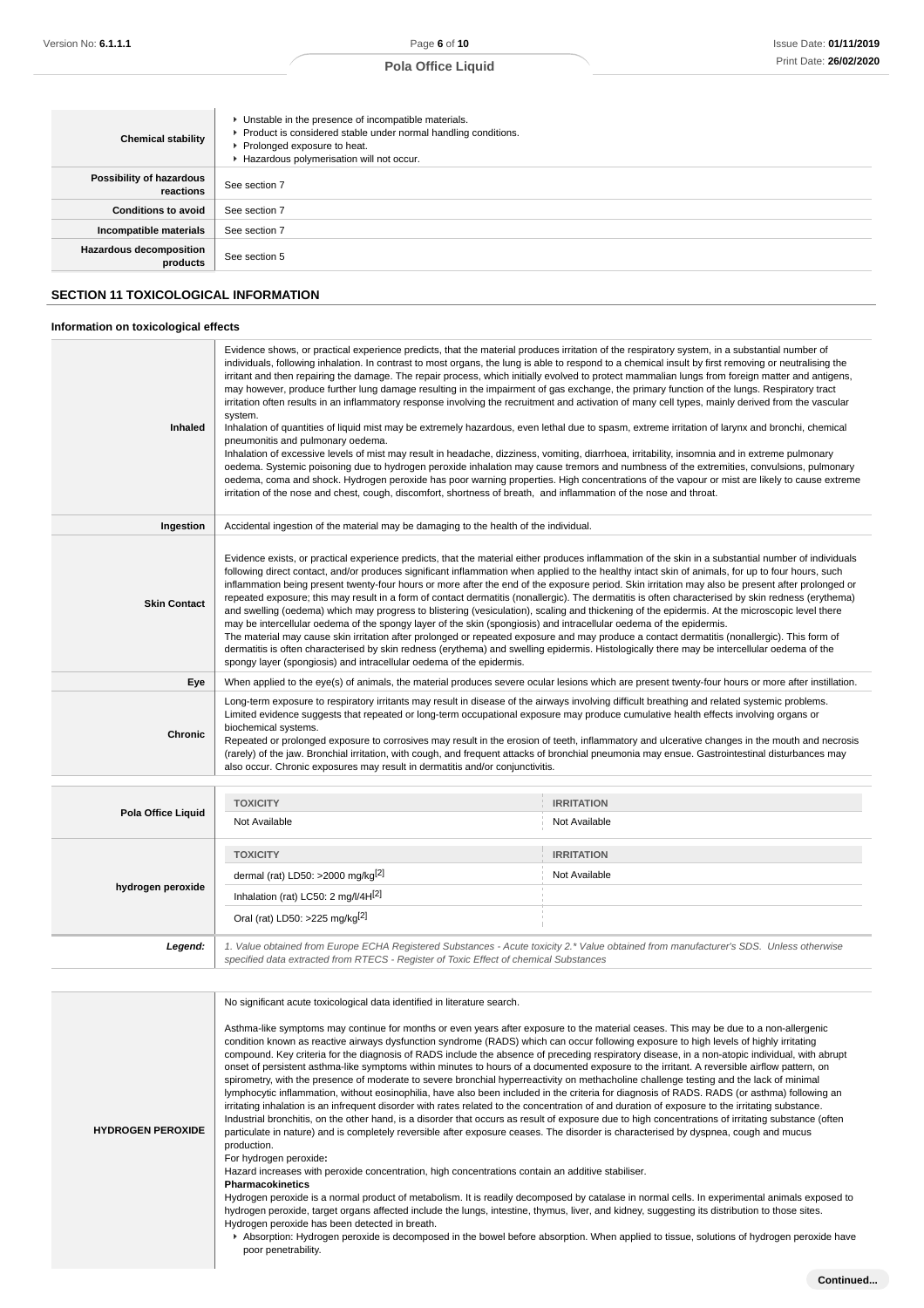|                                             | ▶ Distribution Hydrogen peroxide is produced metabolically in intact cells and tissues. It is formed by reduction of oxygen either directly in a<br>peroxide.<br>and emphysematous. Following intraperitoneal injection of hydrogen peroxide in mice, pyknotic nuclei were induced in the intestine and<br>thymus (IARC 1985). Degeneration of hepatic and renal tubular epithelial tissue was observed following oral administration of hydrogen<br>peroxide to mice.<br>► Metabolism Glutathione peroxidase, responsible for decomposing hydrogen peroxide, is present in normal human tissues (IARC 1985).<br>water.<br>Excretion Hydrogen peroxide has been detected in human breath at levels ranging from 1.0+/-.5 g/L to 0.34+/-0.17 g/L.<br>Carcinogenicity<br>Gastric and duodenal lesions including adenomas, carcinomas, and adenocarcinomas have been observed in mice treated orally with hydrogen<br>peroxide. Marked strain differences in the incidence of tumors have been observed. Papilloma development has been observed in mice treated<br>by dermal application.<br>Genotoxicity<br>Hydrogen peroxide induced DNA damage, sister chromatid exchanges and chromosomal aberrations in mammalian cells in vitro. Hydrogen<br>peroxide induced DNA damage in bacteria (E. coli), and was mutagenic to bacteria (Salmonella typhimurium) and the fungi, Neurospora<br>crassa and Aspergillis chevallieri, but not to Streptomyces griseoflavus. It was not mutagenic to Drosophila melanogaster or to mammalian<br>cells in vitro.<br><b>Developmental Toxicity</b><br>Malformations have been observed in chicken embryos treated with hydrogen peroxide, but experiments with mice and rats have been negative.<br>Female rats that received 0.45% hydrogen peroxide (equivalent to approximately 630 mg/kg/day)7 as the sole drinking fluid for five weeks<br>produced normal litters when mated with untreated males.<br>Doses of 1.4 to 11 mol/egg hydrogen peroxide (purity 30%) dissolved in water were injected into the airspace of groups of 20-30 white leghorn<br>chicken eggs on day 3 of incubation.<br>Embryos were examined on day 14. The incidence of embryonic deaths and malformations was dose-related and detected at doses of 2.8<br>mol/egg and above. The combined ED50 was 2.7 mol/egg.<br><b>Reproductive Toxicity</b> |                                 | two-electron transfer reaction, often catalysed by flavoproteins, or by an initial one-electron step to O2 followed by dismutation to hydrogen<br>▶ Hydrogen peroxide has been detected in serum and in intact liver. based on the results of toxicity studies, the lungs, intestine, thymus, liver,<br>and kidney may be distribution sites. In rabbits and cats that died after intravenous administration of hydrogen peroxide, the lungs were pale<br>When hydrogen peroxide comes in contact with catalase, an enzyme found in blood and most tissues, it rapidly decomposes into oxygen and |
|---------------------------------------------|---------------------------------------------------------------------------------------------------------------------------------------------------------------------------------------------------------------------------------------------------------------------------------------------------------------------------------------------------------------------------------------------------------------------------------------------------------------------------------------------------------------------------------------------------------------------------------------------------------------------------------------------------------------------------------------------------------------------------------------------------------------------------------------------------------------------------------------------------------------------------------------------------------------------------------------------------------------------------------------------------------------------------------------------------------------------------------------------------------------------------------------------------------------------------------------------------------------------------------------------------------------------------------------------------------------------------------------------------------------------------------------------------------------------------------------------------------------------------------------------------------------------------------------------------------------------------------------------------------------------------------------------------------------------------------------------------------------------------------------------------------------------------------------------------------------------------------------------------------------------------------------------------------------------------------------------------------------------------------------------------------------------------------------------------------------------------------------------------------------------------------------------------------------------------------------------------------------------------------------------------------------------------------------------------------------------------------------------------------------------|---------------------------------|---------------------------------------------------------------------------------------------------------------------------------------------------------------------------------------------------------------------------------------------------------------------------------------------------------------------------------------------------------------------------------------------------------------------------------------------------------------------------------------------------------------------------------------------------------------------------------------------------|
|                                             | A 1% solution of hydrogen peroxide (equivalent to 1900 mg/kg/day) given as the sole drinking fluid to three-month-old male mice for 7-28 days<br>did not cause infertility.<br>The substance is classified by IARC as Group 3:<br>NOT classifiable as to its carcinogenicity to humans.<br>Evidence of carcinogenicity may be inadequate or limited in animal testing.                                                                                                                                                                                                                                                                                                                                                                                                                                                                                                                                                                                                                                                                                                                                                                                                                                                                                                                                                                                                                                                                                                                                                                                                                                                                                                                                                                                                                                                                                                                                                                                                                                                                                                                                                                                                                                                                                                                                                                                              |                                 |                                                                                                                                                                                                                                                                                                                                                                                                                                                                                                                                                                                                   |
|                                             |                                                                                                                                                                                                                                                                                                                                                                                                                                                                                                                                                                                                                                                                                                                                                                                                                                                                                                                                                                                                                                                                                                                                                                                                                                                                                                                                                                                                                                                                                                                                                                                                                                                                                                                                                                                                                                                                                                                                                                                                                                                                                                                                                                                                                                                                                                                                                                     |                                 |                                                                                                                                                                                                                                                                                                                                                                                                                                                                                                                                                                                                   |
| <b>Acute Toxicity</b>                       | ×                                                                                                                                                                                                                                                                                                                                                                                                                                                                                                                                                                                                                                                                                                                                                                                                                                                                                                                                                                                                                                                                                                                                                                                                                                                                                                                                                                                                                                                                                                                                                                                                                                                                                                                                                                                                                                                                                                                                                                                                                                                                                                                                                                                                                                                                                                                                                                   | Carcinogenicity                 | ×                                                                                                                                                                                                                                                                                                                                                                                                                                                                                                                                                                                                 |
| <b>Skin Irritation/Corrosion</b>            | ✔                                                                                                                                                                                                                                                                                                                                                                                                                                                                                                                                                                                                                                                                                                                                                                                                                                                                                                                                                                                                                                                                                                                                                                                                                                                                                                                                                                                                                                                                                                                                                                                                                                                                                                                                                                                                                                                                                                                                                                                                                                                                                                                                                                                                                                                                                                                                                                   | Reproductivity                  | ×                                                                                                                                                                                                                                                                                                                                                                                                                                                                                                                                                                                                 |
| <b>Serious Eye Damage/Irritation</b>        | ✔                                                                                                                                                                                                                                                                                                                                                                                                                                                                                                                                                                                                                                                                                                                                                                                                                                                                                                                                                                                                                                                                                                                                                                                                                                                                                                                                                                                                                                                                                                                                                                                                                                                                                                                                                                                                                                                                                                                                                                                                                                                                                                                                                                                                                                                                                                                                                                   | <b>STOT - Single Exposure</b>   | ✔                                                                                                                                                                                                                                                                                                                                                                                                                                                                                                                                                                                                 |
| <b>Respiratory or Skin</b><br>sensitisation | ×                                                                                                                                                                                                                                                                                                                                                                                                                                                                                                                                                                                                                                                                                                                                                                                                                                                                                                                                                                                                                                                                                                                                                                                                                                                                                                                                                                                                                                                                                                                                                                                                                                                                                                                                                                                                                                                                                                                                                                                                                                                                                                                                                                                                                                                                                                                                                                   | <b>STOT - Repeated Exposure</b> | ×                                                                                                                                                                                                                                                                                                                                                                                                                                                                                                                                                                                                 |

**SECTION 12 ECOLOGICAL INFORMATION**

| <b>Toxicity</b>    |                         |                                                                                                                                                                                                                                                                                                                                                                                                 |                               |                  |                  |
|--------------------|-------------------------|-------------------------------------------------------------------------------------------------------------------------------------------------------------------------------------------------------------------------------------------------------------------------------------------------------------------------------------------------------------------------------------------------|-------------------------------|------------------|------------------|
| Pola Office Liquid | <b>ENDPOINT</b>         | <b>TEST DURATION (HR)</b>                                                                                                                                                                                                                                                                                                                                                                       | <b>SPECIES</b>                | <b>VALUE</b>     | <b>SOURCE</b>    |
|                    | <b>Not</b><br>Available | Not Available                                                                                                                                                                                                                                                                                                                                                                                   | Not Available                 | Not<br>Available | Not<br>Available |
| hydrogen peroxide  | <b>ENDPOINT</b>         | <b>TEST DURATION (HR)</b>                                                                                                                                                                                                                                                                                                                                                                       | <b>SPECIES</b>                | <b>VALUE</b>     | <b>SOURCE</b>    |
|                    | <b>LC50</b>             | 96                                                                                                                                                                                                                                                                                                                                                                                              | Fish                          | $0.020$ mg/L     | 3                |
|                    | EC50                    | 48                                                                                                                                                                                                                                                                                                                                                                                              | Crustacea                     | 2mg/L            | $\overline{2}$   |
|                    | EC50                    | 72                                                                                                                                                                                                                                                                                                                                                                                              | Algae or other aquatic plants | $0.71$ mg/L      | 4                |
|                    | EC <sub>0</sub>         | 24                                                                                                                                                                                                                                                                                                                                                                                              | Crustacea                     | $1.1$ mg/L       | $\overline{2}$   |
|                    | <b>NOEC</b>             | 192                                                                                                                                                                                                                                                                                                                                                                                             | Fish                          | 0.028mg/L        | $\overline{4}$   |
| Legend:            |                         | Extracted from 1. IUCLID Toxicity Data 2. Europe ECHA Registered Substances - Ecotoxicological Information - Aquatic Toxicity 3. EPIWIN Suite<br>V3.12 (QSAR) - Aquatic Toxicity Data (Estimated) 4. US EPA, Ecotox database - Aquatic Toxicity Data 5. ECETOC Aquatic Hazard Assessment<br>Data 6. NITE (Japan) - Bioconcentration Data 7. METI (Japan) - Bioconcentration Data 8. Vendor Data |                               |                  |                  |

**Mutagenicity X Aspiration Hazard** 

**Legend:**  $\mathbf{X}$  – Data either not available or does not fill the criteria for classification

– Data available to make classification

 $\overline{\mathbf{x}}$ 

### **DO NOT** discharge into sewer or waterways.

### **Persistence and degradability**

| Ingredient      |     | ce: Air |
|-----------------|-----|---------|
| neroxide<br>hvr | LOW | LOW     |
|                 |     |         |

### **Bioaccumulative potential**

| Ingredient        | <b>Bioaccumulation</b>   |
|-------------------|--------------------------|
| hydrogen peroxide | LOW (LogKOW = $-1.571$ ) |

# **Mobility in soil**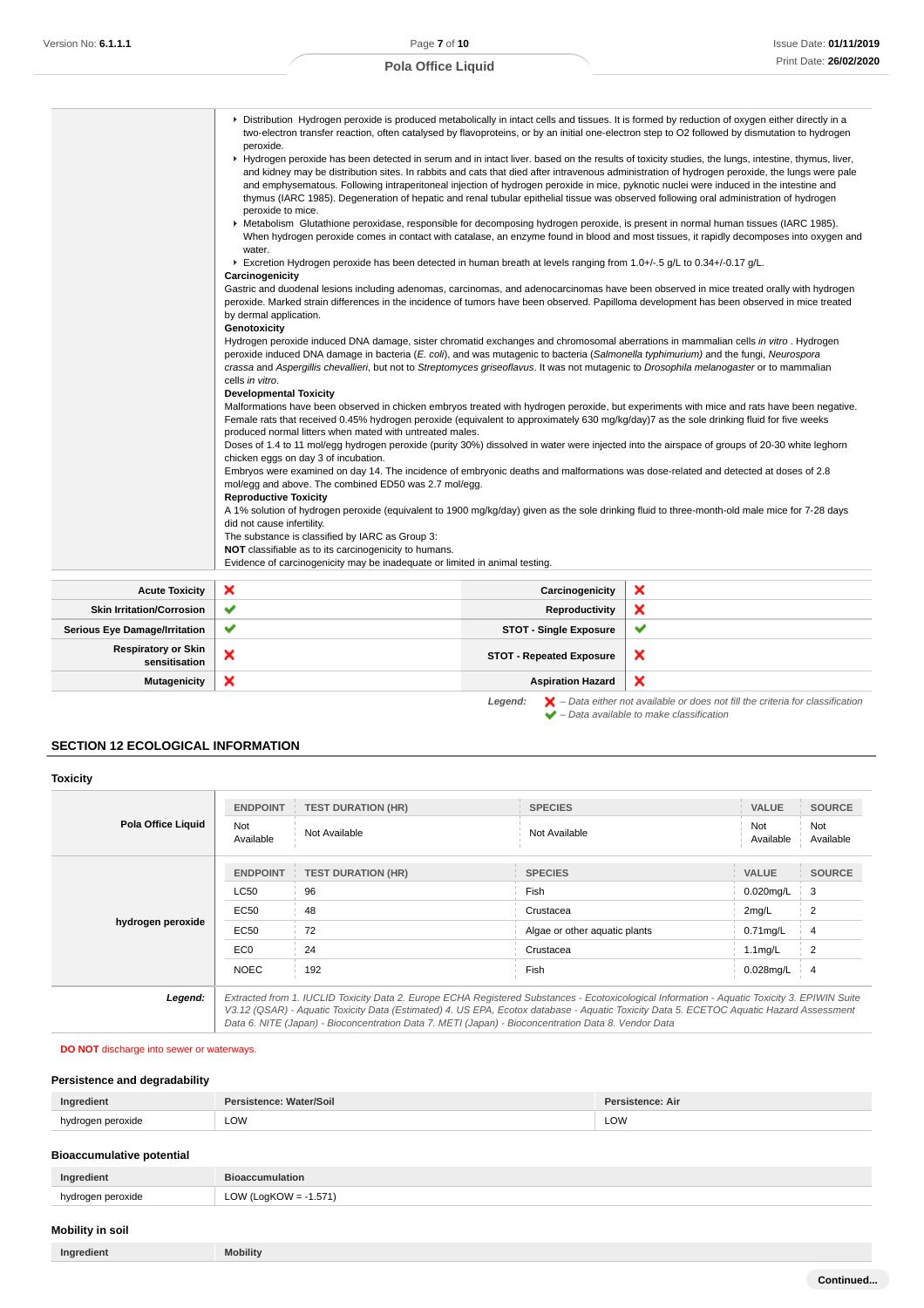hydrogen peroxide LOW (KOC = 14.3)

### **SECTION 13 DISPOSAL CONSIDERATIONS**

#### **Waste treatment methods Product / Packaging disposal** Legislation addressing waste disposal requirements may differ by country, state and/ or territory. Each user must refer to laws operating in their area. In some areas, certain wastes must be tracked. A Hierarchy of Controls seems to be common - the user should investigate: ▶ Reduction Reuse Recycling Disposal (if all else fails) This material may be recycled if unused, or if it has not been contaminated so as to make it unsuitable for its intended use. If it has been contaminated, it may be possible to reclaim the product by filtration, distillation or some other means. Shelf life considerations should also be applied in making decisions of this type. Note that properties of a material may change in use, and recycling or reuse may not always be appropriate. **DO NOT** allow wash water from cleaning or process equipment to enter drains. It may be necessary to collect all wash water for treatment before disposal. In all cases disposal to sewer may be subject to local laws and regulations and these should be considered first. Where in doubt contact the responsible authority.

### **SECTION 14 TRANSPORT INFORMATION**

| <b>Labels Required</b>  |           |
|-------------------------|-----------|
|                         |           |
| <b>Marine Pollutant</b> | <b>NO</b> |
| <b>HAZCHEM</b>          | 2P        |

#### **Land transport (ADG)**

| UN number                    | 2014                                                                                                                         |
|------------------------------|------------------------------------------------------------------------------------------------------------------------------|
| UN proper shipping name      | HYDROGEN PEROXIDE, AQUEOUS SOLUTION with not less than 20% but not more than 60% hydrogen peroxide (stabilised as necessary) |
| Transport hazard class(es)   | Class<br>5.1<br>Subrisk<br>$-8$                                                                                              |
| Packing group                | $\mathbf{u}$                                                                                                                 |
| <b>Environmental hazard</b>  | Not Applicable                                                                                                               |
| Special precautions for user | Special provisions<br>Not Applicable<br>Limited quantity<br>1 L                                                              |

#### **Air transport (ICAO-IATA / DGR)**

| UN number                    | 2014                                                                                                                                                                         |                                                                                                             |                                                                                                                       |                                                                                                                                      |
|------------------------------|------------------------------------------------------------------------------------------------------------------------------------------------------------------------------|-------------------------------------------------------------------------------------------------------------|-----------------------------------------------------------------------------------------------------------------------|--------------------------------------------------------------------------------------------------------------------------------------|
| UN proper shipping name      |                                                                                                                                                                              | aqueous solution with more than 40% but 60% or less hydrogen peroxide (stabilized as necessary)             |                                                                                                                       | Hydrogen peroxide, aqueous solution with 20% or more but 40% or less hydrogen peroxide (stabilized as necessary); Hydrogen peroxide, |
| Transport hazard class(es)   | <b>ICAO/IATA Class</b><br>ICAO / IATA Subrisk<br><b>ERG Code</b>                                                                                                             | 5.1<br>8<br>5C                                                                                              |                                                                                                                       |                                                                                                                                      |
| Packing group                | $\mathbf{II}$                                                                                                                                                                |                                                                                                             |                                                                                                                       |                                                                                                                                      |
| <b>Environmental hazard</b>  | Not Applicable                                                                                                                                                               |                                                                                                             |                                                                                                                       |                                                                                                                                      |
| Special precautions for user | Special provisions<br>Cargo Only Packing Instructions<br>Cargo Only Maximum Qty / Pack<br>Passenger and Cargo Packing Instructions<br>Passenger and Cargo Maximum Qty / Pack | Passenger and Cargo Limited Quantity Packing Instructions<br>Passenger and Cargo Limited Maximum Qty / Pack | A2 A75<br>554; Forbidden<br>5 L; Forbidden<br>550; Forbidden<br>1 L; Forbidden<br>Y540; Forbidden<br>0.5 L; Forbidden |                                                                                                                                      |

#### **Sea transport (IMDG-Code / GGVSee)**

|                         | 2014                                                                                                                         |
|-------------------------|------------------------------------------------------------------------------------------------------------------------------|
| UN proper shipping name | HYDROGEN PEROXIDE, AQUEOUS SOLUTION with not less than 20% but not more than 60% hydrogen peroxide (stabilized as necessary) |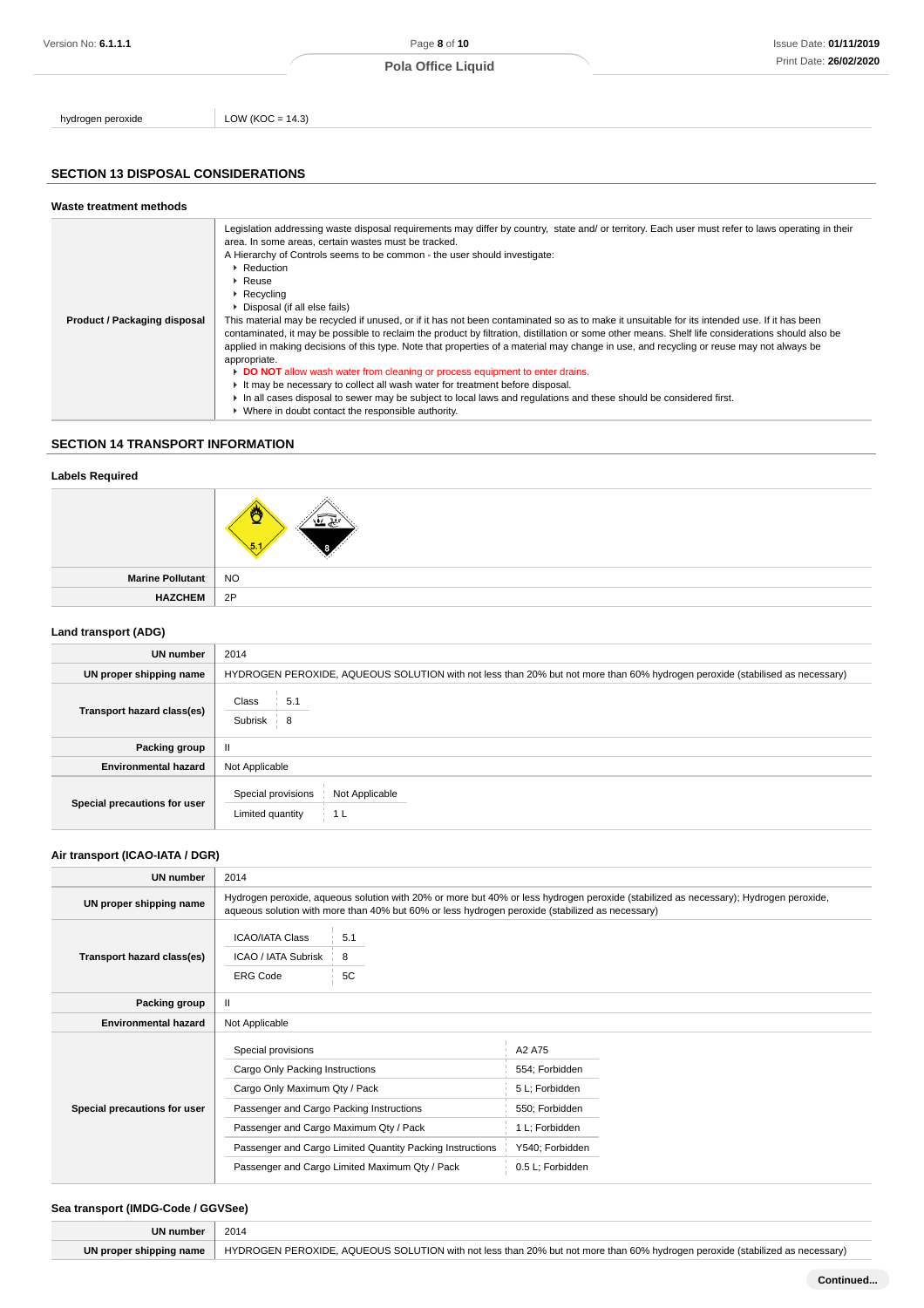| Transport hazard class(es)   | <b>IMDG Class</b><br>5.1<br><b>IMDG Subrisk</b><br>- 8                                                         |
|------------------------------|----------------------------------------------------------------------------------------------------------------|
| Packing group                | H                                                                                                              |
| <b>Environmental hazard</b>  | Not Applicable                                                                                                 |
| Special precautions for user | $F-H$ , S-Q<br><b>EMS Number</b><br>Special provisions<br>Not Applicable<br><b>Limited Quantities</b><br>- 1 L |

#### **Transport in bulk according to Annex II of MARPOL and the IBC code**

Not Applicable

If packed as Chemical kits the following classification may be considered if all ICAO/IATA transport requirements are met: Chemical Kit UN3316 - Class 9, SP A44 & A163.

### **SECTION 15 REGULATORY INFORMATION**

### **Safety, health and environmental regulations / legislation specific for the substance or mixture**

#### **HYDROGEN PEROXIDE IS FOUND ON THE FOLLOWING REGULATORY LISTS**

| Australia Dangerous Goods Code (ADG Code) - Dangerous Goods List                 | GESAMP/EHS Composite List - GESAMP Hazard Profiles                                 |
|----------------------------------------------------------------------------------|------------------------------------------------------------------------------------|
| Australia Dangerous Goods Code (ADG Code) - Goods Too Dangerous To Be            | IMO IBC Code Chapter 17: Summary of minimum requirements                           |
| Transported                                                                      | IMO MARPOL (Annex II) - List of Noxious Liquid Substances Carried in Bulk          |
| Australia Dangerous Goods Code (ADG Code) - List of Emergency Action Codes       | International Agency for Research on Cancer (IARC) - Agents Classified by the IARC |
| Australia Exposure Standards                                                     | Monographs                                                                         |
| Australia Hazardous Chemical Information System (HCIS) - Hazardous Chemicals     | International Air Transport Association (IATA) Dangerous Goods Regulations         |
| Australia Inventory of Chemical Substances (AICS)                                | International Air Transport Association (IATA) Dangerous Goods Regulations -       |
| Australia Standard for the Uniform Scheduling of Medicines and Poisons (SUSMP) - | Prohibited List Passenger and Cargo Aircraft                                       |
| Schedule 10 / Appendix C                                                         | International Maritime Dangerous Goods Requirements (IMDG Code)                    |

Regulations

Australia Standard for the Uniform Scheduling of Medicines and Poisons (SUSMP) - Schedule 5

Australia Standard for the Uniform Scheduling of Medicines and Poisons (SUSMP) - Schedule 6

International Maritime Dangerous Goods Requirements (IMDG Code) United Nations Recommendations on the Transport of Dangerous Goods Model

#### **National Inventory Status**

| <b>National Inventory</b>     | <b>Status</b>                                                                                                                                                                                            |
|-------------------------------|----------------------------------------------------------------------------------------------------------------------------------------------------------------------------------------------------------|
| Australia - AICS              | Yes                                                                                                                                                                                                      |
| Canada - DSL                  | Yes                                                                                                                                                                                                      |
| Canada - NDSL                 | No (hydrogen peroxide)                                                                                                                                                                                   |
| China - IECSC                 | Yes                                                                                                                                                                                                      |
| Europe - EINEC / ELINCS / NLP | Yes                                                                                                                                                                                                      |
| Japan - ENCS                  | Yes                                                                                                                                                                                                      |
| Korea - KECI                  | Yes                                                                                                                                                                                                      |
| New Zealand - NZIoC           | Yes                                                                                                                                                                                                      |
| Philippines - PICCS           | Yes                                                                                                                                                                                                      |
| USA - TSCA                    | Yes                                                                                                                                                                                                      |
| Taiwan - TCSI                 | Yes                                                                                                                                                                                                      |
| Mexico - INSQ                 | Yes                                                                                                                                                                                                      |
| Vietnam - NCI                 | Yes                                                                                                                                                                                                      |
| Russia - ARIPS                | Yes                                                                                                                                                                                                      |
| Legend:                       | Yes = All CAS declared ingredients are on the inventory<br>No = One or more of the CAS listed ingredients are not on the inventory and are not exempt from listing(see specific ingredients in brackets) |

#### **SECTION 16 OTHER INFORMATION**

#### **SDS Version Summary**

| Version | <b>Issue Date</b> | <b>Sections Updated</b>                                                        |
|---------|-------------------|--------------------------------------------------------------------------------|
| 2.1.1.1 | 25/09/2015        | Supplier Information                                                           |
| 6.1.1.1 | 01/11/2019        | One-off system update. NOTE: This may or may not change the GHS classification |

### **Other information**

Classification of the preparation and its individual components has drawn on official and authoritative sources as well as independent review by SDI Limited using available literature references.

The SDS is a Hazard Communication tool and should be used to assist in the Risk Assessment. Many factors determine whether the reported Hazards are Risks in the workplace or